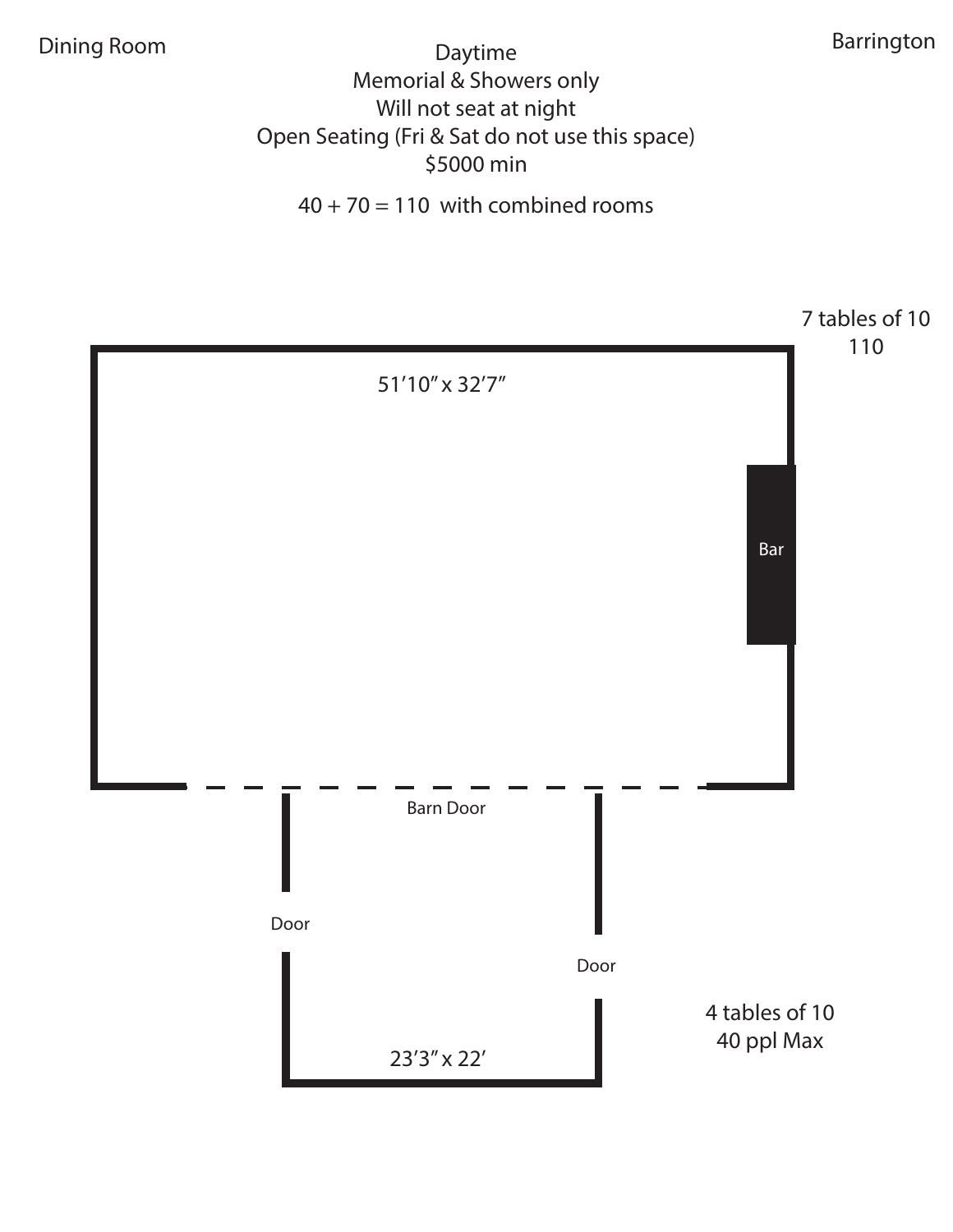Hallway to Dolce Vita Barrington 18'4" x 9'10" 7 hightops of 2

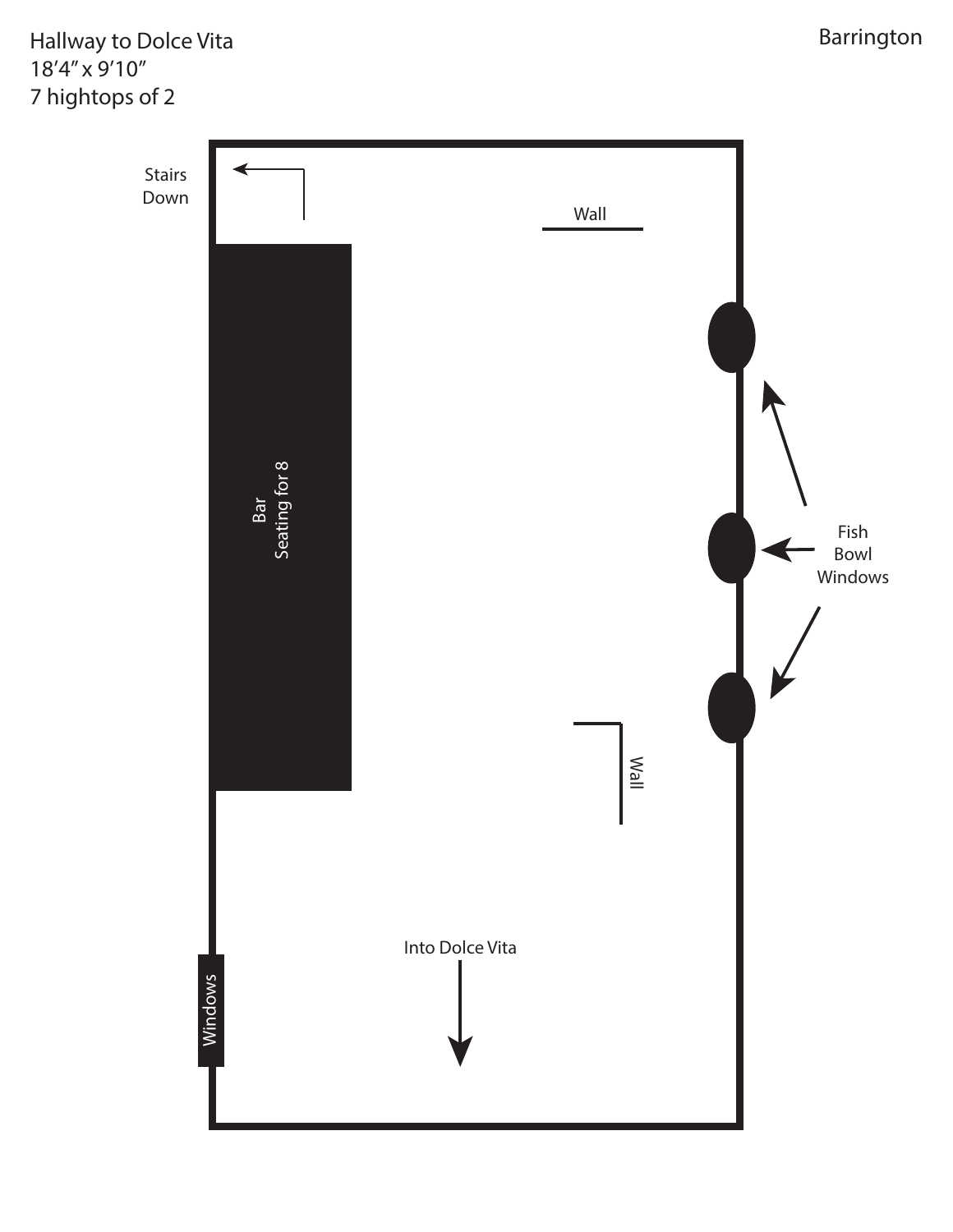## \$1500 minimum Barrington El Fresco 35 - 40 max (50 Summer outside seating) 20 minimum 4 tables of 8

23'8" x 23'6"

| Windows | Doors | Windows | Doors | Windows  |
|---------|-------|---------|-------|----------|
|         |       |         |       |          |
| Windows |       |         |       |          |
|         |       |         |       |          |
|         |       |         |       |          |
|         |       |         |       |          |
| Windows |       |         |       |          |
|         |       |         |       |          |
|         |       |         |       |          |
|         | Door  |         |       | Elevator |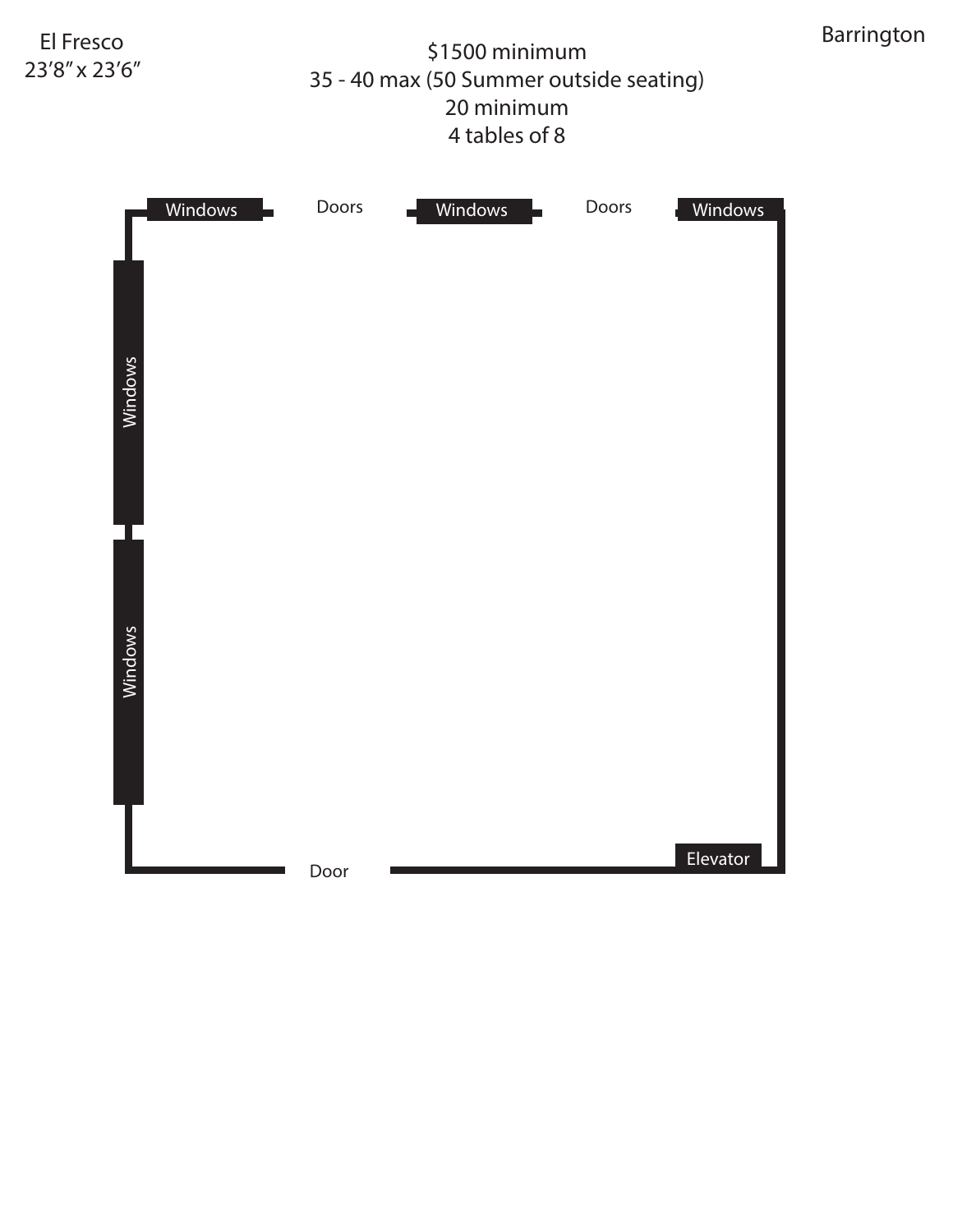Dolce Vita 37'5" x 22'10"

\$2500 minimum 75 w/ Rounds - 3 Hightops for reception Plus Full Bar Space for Buffet (Seperate) Can Put Stage (50 ppl) 75 of plated rounds (8-10)

|                       | Windows |         |
|-----------------------|---------|---------|
| $11'5'' \times 9'5''$ |         |         |
| Wall                  |         | Windows |
|                       |         |         |
|                       |         |         |
|                       |         |         |
|                       |         |         |
|                       |         |         |
|                       |         |         |
|                       |         |         |
|                       |         |         |
|                       |         |         |
| Hallway               |         |         |
| to Bar                |         | Windows |
|                       |         |         |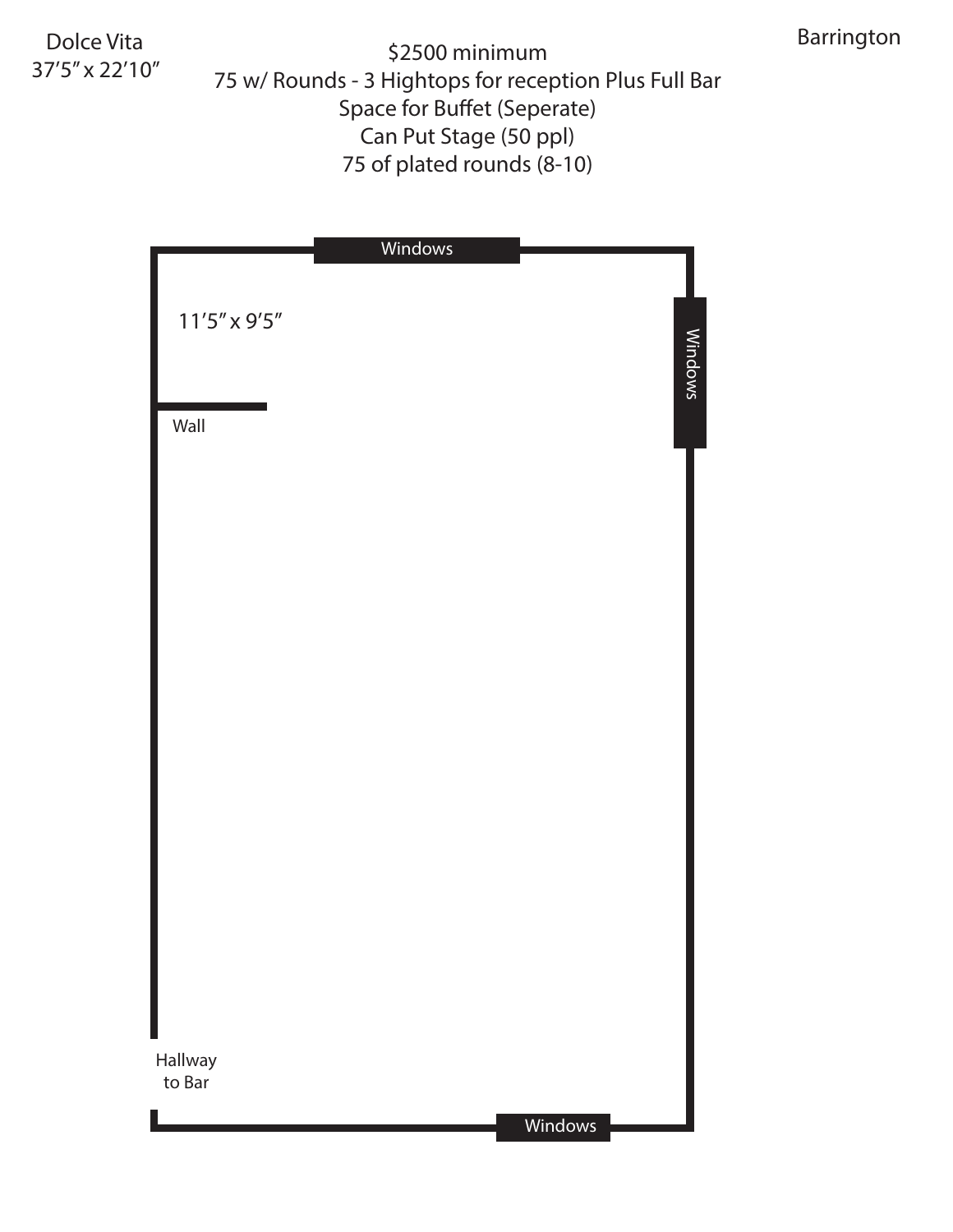

Stairs

## \$750 minimum Seats 30 ppl with Hightops 4 rounds of 4 3 hightops of 2